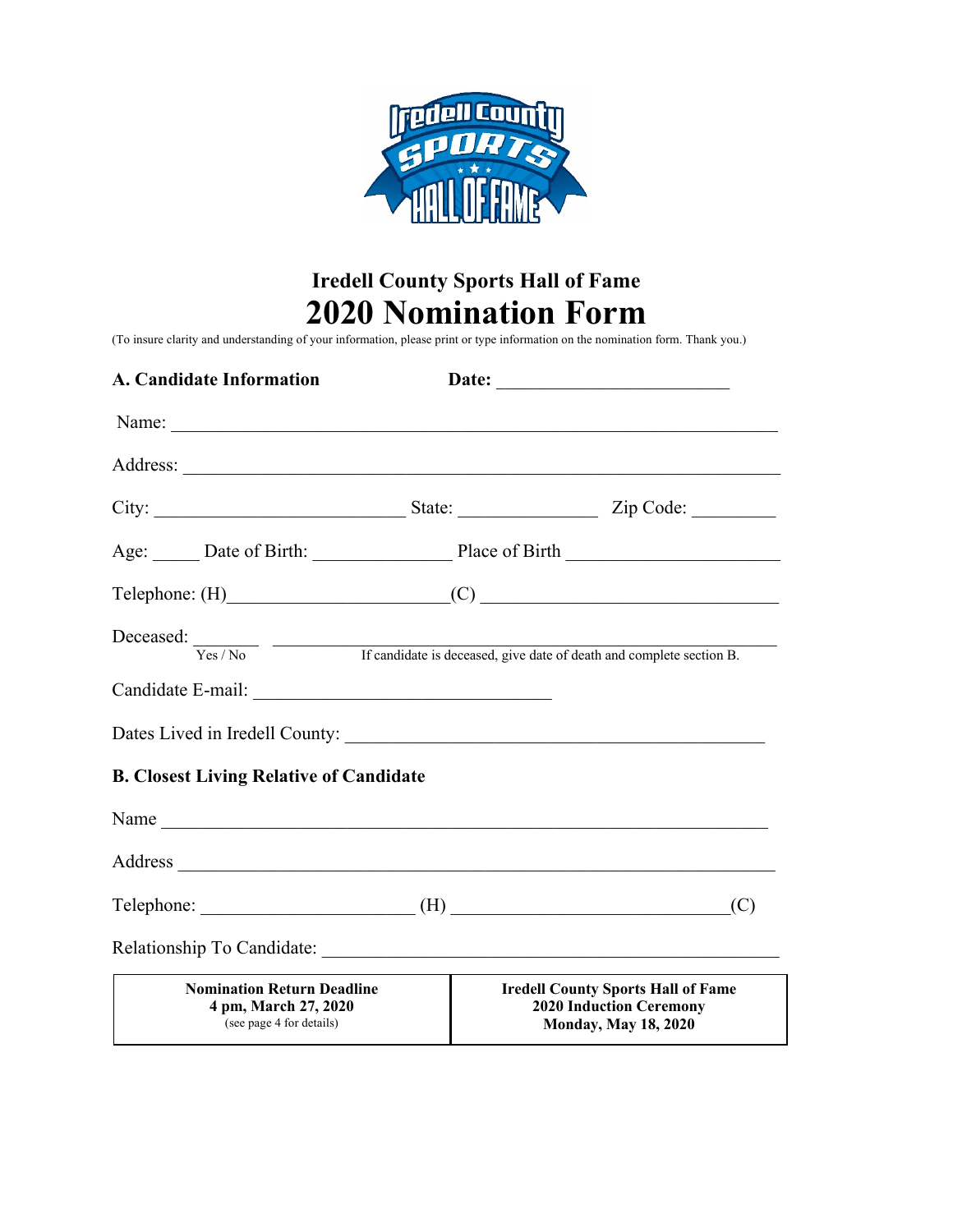Iredell County Sports Hall of Fame **Nomination Form 2020 Page 2 of 4**

### **C. Nominated By (Sponsor)**

| Name:          |                                                              | Date      |
|----------------|--------------------------------------------------------------|-----------|
| Address:       |                                                              |           |
| City:          | State:                                                       | Zip code: |
| Telephone: (H) | (C)                                                          |           |
| E-mail:        | Note: Email address is requested for timely communications.) |           |

## **D. Hall of Fame Criteria**

**The Iredell County Sports Hall of Fame is organized to honor, recognize and memorialize individuals for their excellence and remarkable achievements that have contributed to Iredell County's rich sports history. And if the candidate meets the five (5) criteria listed in the Hall of Fame qualifications, the candidate is then qualified as a nominee.**

**The Criteria Are As Follows:**

- **1. the candidate must have been a resident of the Iredell County area for a minimum of two (2) years.**
- **2. the candidate must have been a participant in his/her sport for a minimum of two (2) years.**
- **3. the candidate must be of good character and reputation.**
- **4. while a citizen of the Iredell County area, the candidate's sports achievement(s) and/or contributions must have been recognized throughout the Iredell County area as enhancing the sports activity he/she represents.**
- **5. all candidates shall be considered without discrimination on the basis of race, color, religion, gender, age, handicap or national origin.**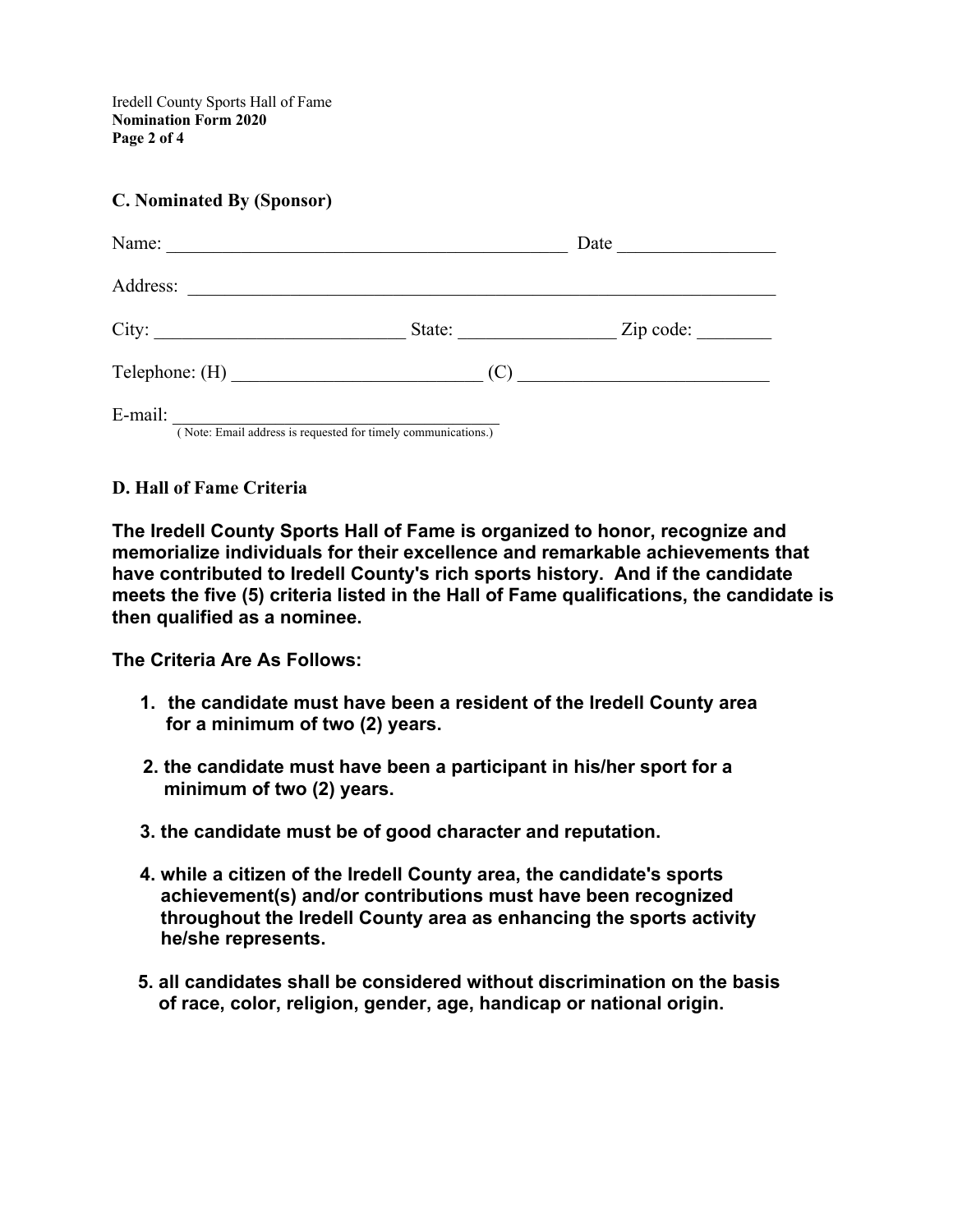**Iredell County Sports Hall of Fame Nomination Form 2020 Page 3 of 4**

#### **E. Candidate Support Information**

Use whatever support data you wish. Please describe the activities and accomplishments in detail of this candidate that make him/her a viable candidate for the Iredell County Sports Hall of Fame. **Please remember that only thorough and complete documentation will be considered. Two (2) letters of recommendation minimum (a maximum of five (5) letters)**  will be necessary. Newspaper articles, etc. in support may also be submitted. Other attachments are appropriate.

The Iredell County Sports Hall of Fame selection committee shall seek to honor those who have had a significant positive influence on sport(s) in Iredell County, North Carolina.

**Please list sports activities participated in and civic or athletic honors received as a resident of Iredell County. Please list dates of participation and awards. (Attach additional sheets if necessary)**

|     | Participation                                                                                                        | Honors                                                                                                               | Dates | Records/Statistics |
|-----|----------------------------------------------------------------------------------------------------------------------|----------------------------------------------------------------------------------------------------------------------|-------|--------------------|
| 1.  | <u> Alexandria de la contrada de la contrada de la contrada de la contrada de la contrada de la contrada de la c</u> |                                                                                                                      |       |                    |
| 2.  |                                                                                                                      |                                                                                                                      |       |                    |
| 3.  | <u> 1989 - Johann Stoff, amerikansk politiker (d. 1989)</u>                                                          |                                                                                                                      |       |                    |
| 4.  | <u> 1989 - Johann Stoff, amerikansk politiker (d. 1989)</u>                                                          |                                                                                                                      |       |                    |
| 5.  |                                                                                                                      |                                                                                                                      |       |                    |
| 6.  | <u> 1989 - Johann Stoff, amerikansk politiker (d. 1989)</u>                                                          |                                                                                                                      |       |                    |
| 7.  |                                                                                                                      | <u> 1989 - Johann Stein, mars and de Brandenburg and de Brandenburg and de Brandenburg and de Brandenburg and de</u> |       |                    |
|     | <u> Alexandria de la contrada de la contrada de la contrada de la contrada de la contrada de la contrada de la c</u> |                                                                                                                      |       |                    |
| 8.  |                                                                                                                      | <u> 1989 - Johann Barn, fransk politik (f. 1989)</u>                                                                 |       |                    |
| 9.  | <u> 1989 - Johann Stoff, amerikansk politiker (d. 1989)</u>                                                          |                                                                                                                      |       |                    |
| 10. |                                                                                                                      | <u> 1989 - Jan Sterlinger, skriuwer fan it ferstjer fan it ferstjer fan it ferstjer fan it ferstjer fan it fers</u>  |       |                    |